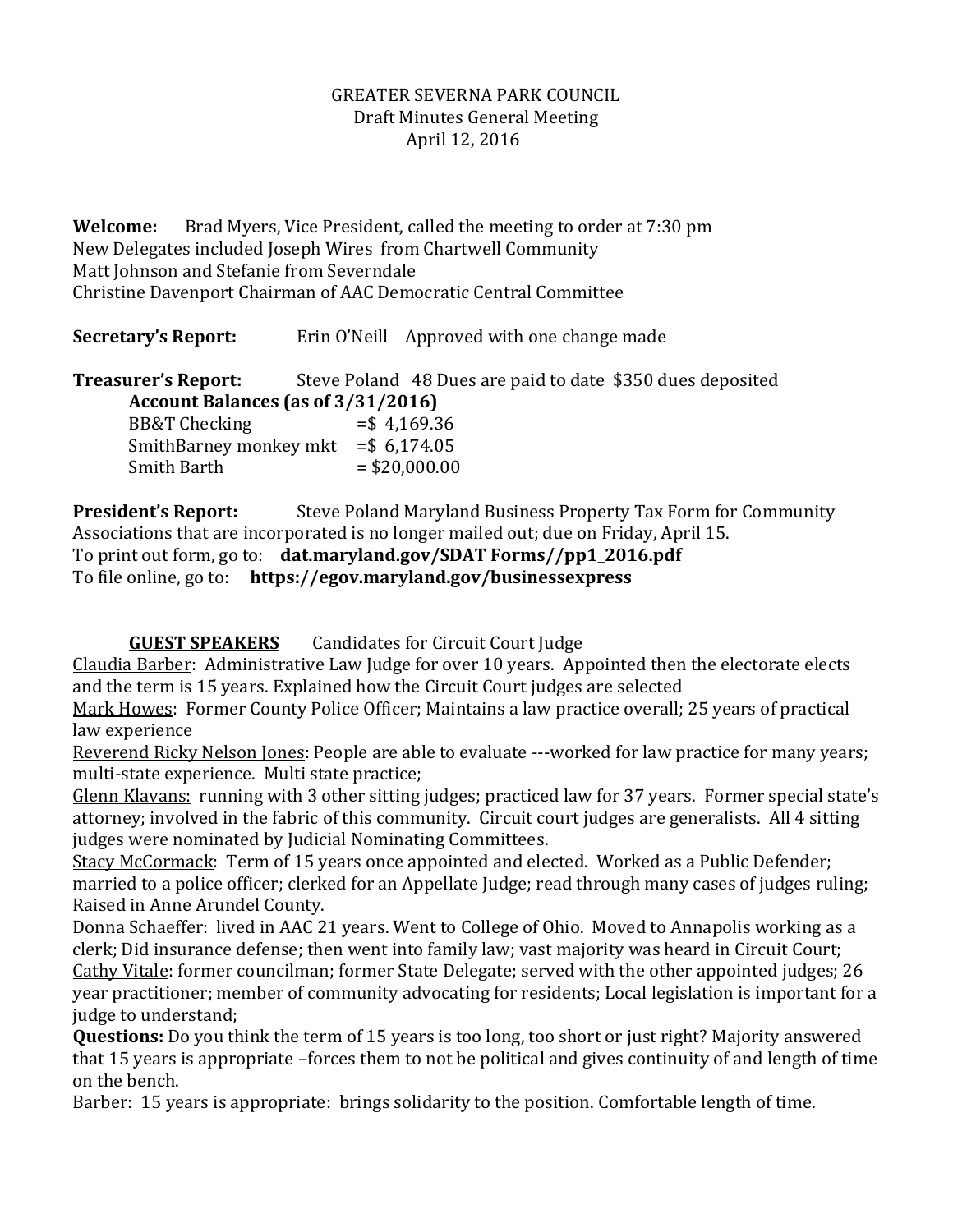# **Committee Reports**

**Chamber of Commerce Report:** Megan Orzechowski July 4th parade forms are ready to apply; upcoming Ribbon Cuttings

# **Planning/ Zoning/ Legislative Committee:** Art Timmons

**Cluster Development at work.** The **Sabrina Park, Phase 3** sketch plan was approved on 3/30/2016. The Chartridge Community is considering an appropriate reaction. **Severn Acres** on St Martins Lane will have 85 homes on what was 22 lot when present plans are completed, but St Martins Lane itself will have no curb, gutter or sidewalks. **Brightview** has taken steps to reduce resident parking.

**Current Legislation. The Peer Review Program**: will allow P&Z to qualify certain engineers to review sketch plans rather than County engineers. Developers can pay these qualified engineers to expedite the review. So developers can pay engineers to review plans that the developer just paid other engineers to create. We see a possible conflict of interest in this program.

**Notice Requirements**: The County Executive's staff will no longer maintain a list of changing events in land development or a list of interested parties who were notified of these events. Interested parties will have to watch the website closely to find these notices of these events.

**Cluster Development:** A proposed bill is in the works to tighten the restrictions on this Code.

## **Airport Noise Committee**: TBA

**Education Committee**: Brad Myers New Board of Ed appointed Eric Grannon. Saturday, April 16, Earth day Celebration at the SPMS. Many events occurring

**Environmental Committee** Paul Spadaro Cattail Caucus—meeting at Berrywood Clubhouse 195 Berrywood Drive, Thursday, April 14 at 7:30 pm. All residents around Magothy River should join the Caucus; meeting to address issues more collectively; lawyers are involved to meet the communities ProBono work offered. Power in numbers, please come to the meeting.

Cattail Commons—County shall maintain water quality—Anne Arundel County has not maintained this. Will be meeting with the RiverKeepers.

MRA cleanup at Beechwood Park on Sunday, 10 am – noon Very nice park.

April 20th, monthly meeting ---mosquito spray discussion. How effective they are and their impact to environment.

Steve Schuh appropriated \$5 mill for public access and \$590,000 for boat ramps.

On MRA webpage see Yellow Perch study and unique Mother's day sale –

Lisa Bender

April 16th Walk in the woods in Crownsville 7-3 Different types of Subjects discussing for the hikes. Tuesday April 19 7 pm SRA series meeting; Dennis Whigham, PhD, Sr. Botanist with Smithsonian is speaker

St. Luke's Episcopal Church Harps Concert on April 17th at 4 pm

May 4th 7:00 viewing of beautiful Swimmers, the Blue Crab 7pm Pleasant Plains Road

May 12 Community Yard sale and rain garden information Carrolton Manor